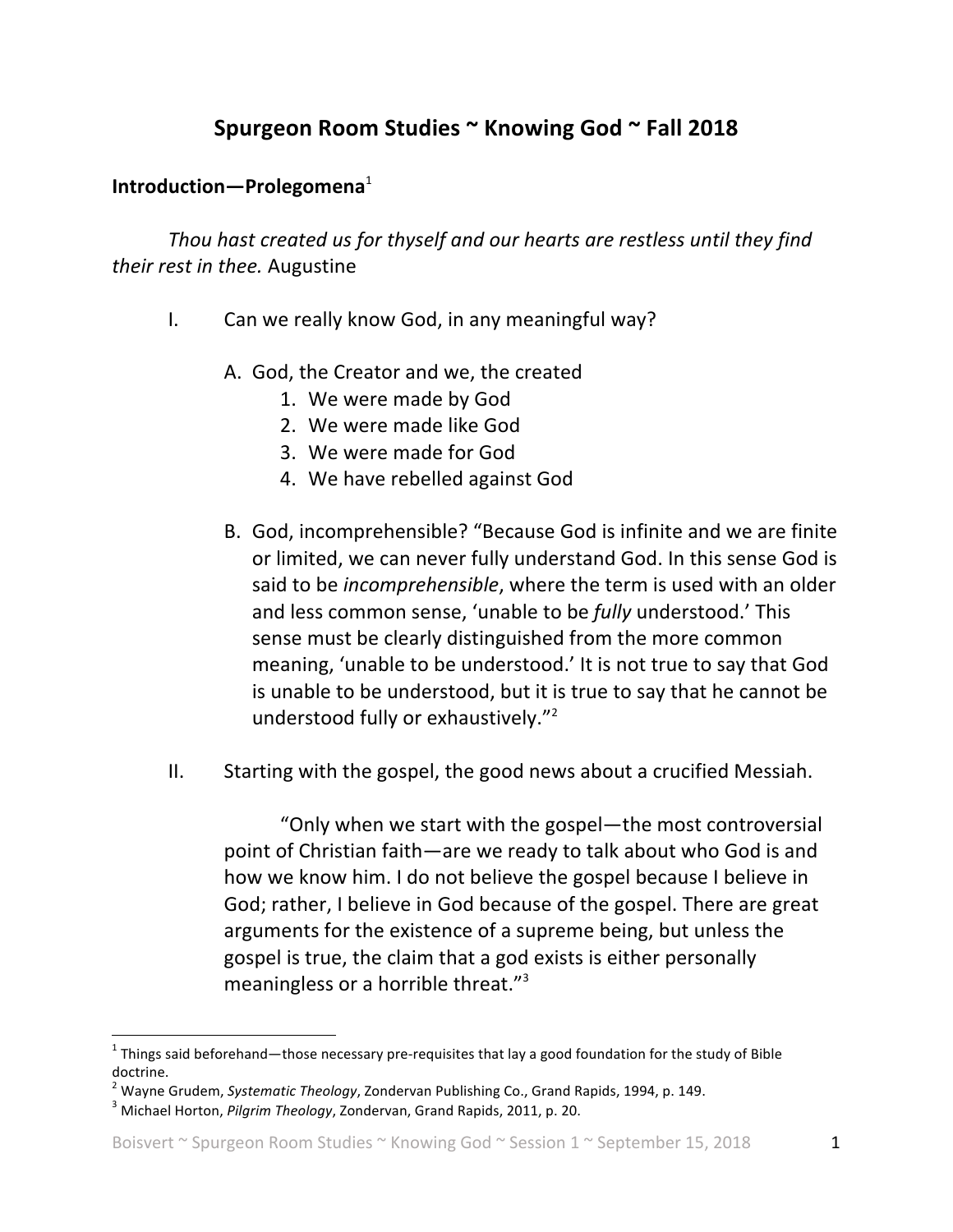- A. We cannot approach God directly. For there is one God, and there *is* one mediator between God and man, the man Christ Jesus. (I Timothy 2.5)
- B. God regards us as enemies, by nature. But He has provided a Savior to reconcile us to himself. For if while we were enemies we *were reconciled to God by the death of his Son, much more, now that* we are reconciled, shall we be saved by his life. (Romans 5.10; cf. II Corinthians 5.18)
- C. Jesus Christ, Son of God is the revealer. All things have been *handed* over to me by my Father, and no one knows the Father *except the Son and anyone to whom the Son chooses to reveal him.* (Matthew 11.27)
- D. Eternal life and knowing God. And this is life eternal, that they *might know thee the only true God, and Jesus Christ, whom thou hast sent.* (John 17.3 KJV)

Note: When Jesus speaks of knowing God, the kind of knowledge he has in mind is unique, different from the knowledge we may have of created things. The following is based on the reflections of Dutch theologian Herman Bavinck.<sup>4</sup>

- The *origin* of this kind of knowledge comes from and through Jesus Christ who is himself God. (John 1.1, 14, 18; 14.9; Matthew 11.27) Only Christ has such knowledge which he communicates through the Holy Spirit. (John 16.7-15) Those who believe and accept Christ receive the right to become children of God and to know him. This is in contrast to a world that did *not* know him. (John  $1.10-12$ )
- The *object* of this kind of knowledge is the creator. All other knowledge we may have is of creation, in some form. It is true that some knowledge of God can be gained through the general revelation seen in nature (creation), but if that is as far as you go, if your knowledge never rises above nature.

<sup>&</sup>lt;sup>4</sup> Herman Bavinck, *Our Reasonable Faith*, Eerdmans Publishing Co., Grand Rapids, 1956, pp. 26-31.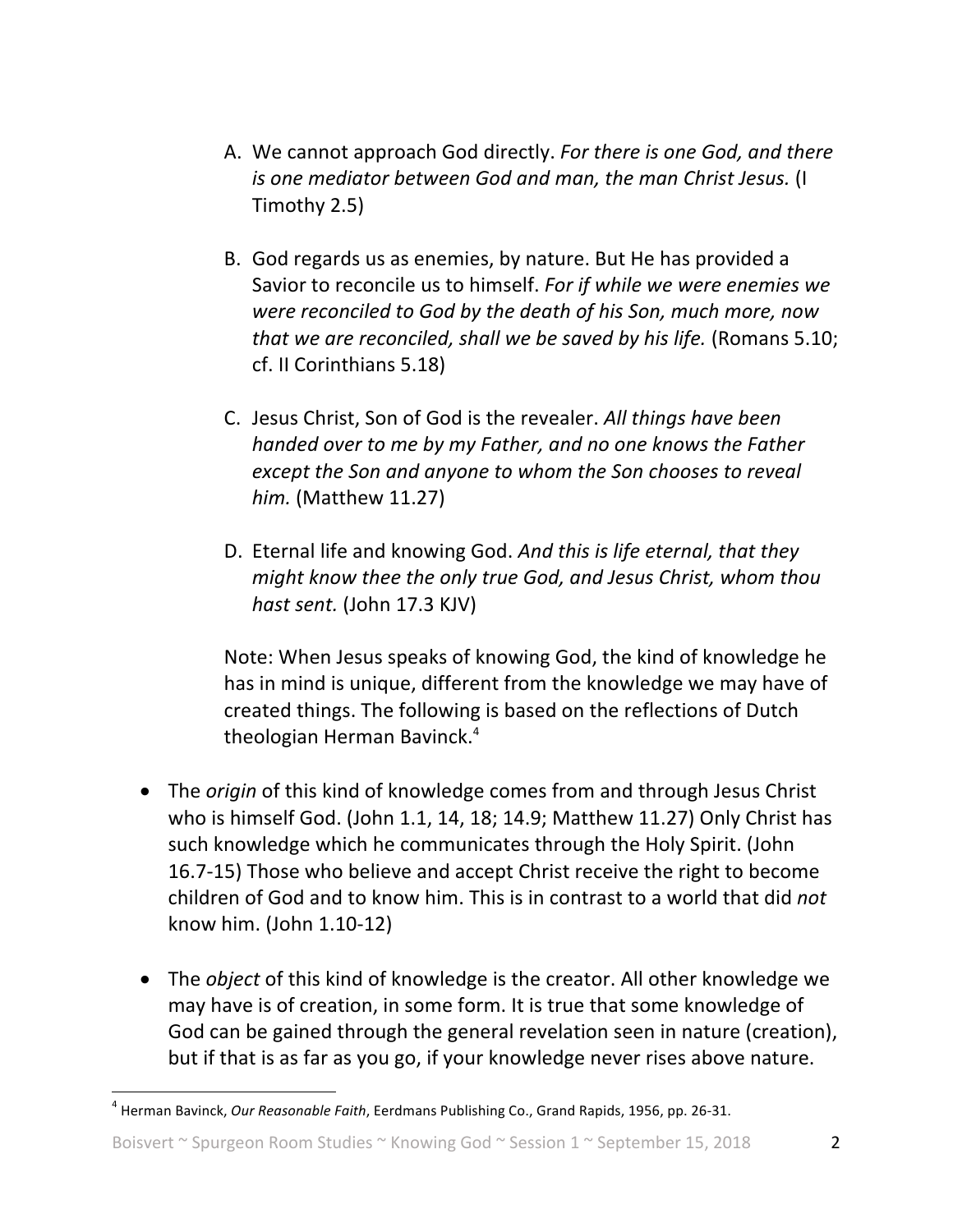You may end up in nature worship, i.e. idolatry ("... worshiping and serving the creature rather than the Creator, who is blessed forever! Amen." Romans 1.25) which is all around us today. (E.g. National Geographic, Public Television nature shows *never* mention God as Creator.)

- The *essence* of such knowledge carries with it personal involvement and concern. We may not approach God as a mere object of study, but as a Person to know and love and serve. Relationship with the one known is an essential part of such knowledge. Marriage may serve as a rough analogy. I know my wife in a way and to a degree deeper than my knowledge of any other person. Such knowledge therefore carries with it personal commitment and is reciprocal. On that day many will say to me, 'Lord, Lord' *… And then I will declare to them, 'I never knew you; depart from me, you workers of lawlessness.'* (Matthew 7.22-23)
- The *effect* of such knowledge is nothing less than eternal life. Not only does this kind of life conquer death (John 11.25-26) and is of endless duration (Ps. 16.11; 23.6) but it is also a divine life that God shares with us (2 Peter 1.3-4).
- What is the chief end of man? Man's chief end is to glorify God, and to enjoy him forever.<sup>5</sup>
	- III. Transcendence and Immanence
		- A. For thus says the One who is high and lifted up, who inhabits eternity, whose name is Holy: *"I dwell in the high and holy place,*  and also with him who is of a contrite and lowly spirit, to revive the spirit of the lowly, *and to revive the heart of the contrite."* (Isaiah 57.15)
		- B. He will tend his flock like a shepherd; he will gather the lambs in his arms; he will carry them in his bosom, and gently lead those *that are with young.... It is he who sits above the circle of the earth, and its inhabitants are like grasshoppers.* (Isaiah 40.11, 22a)

 $<sup>5</sup>$  Westminster Shorter Catechism, Q 1.</sup>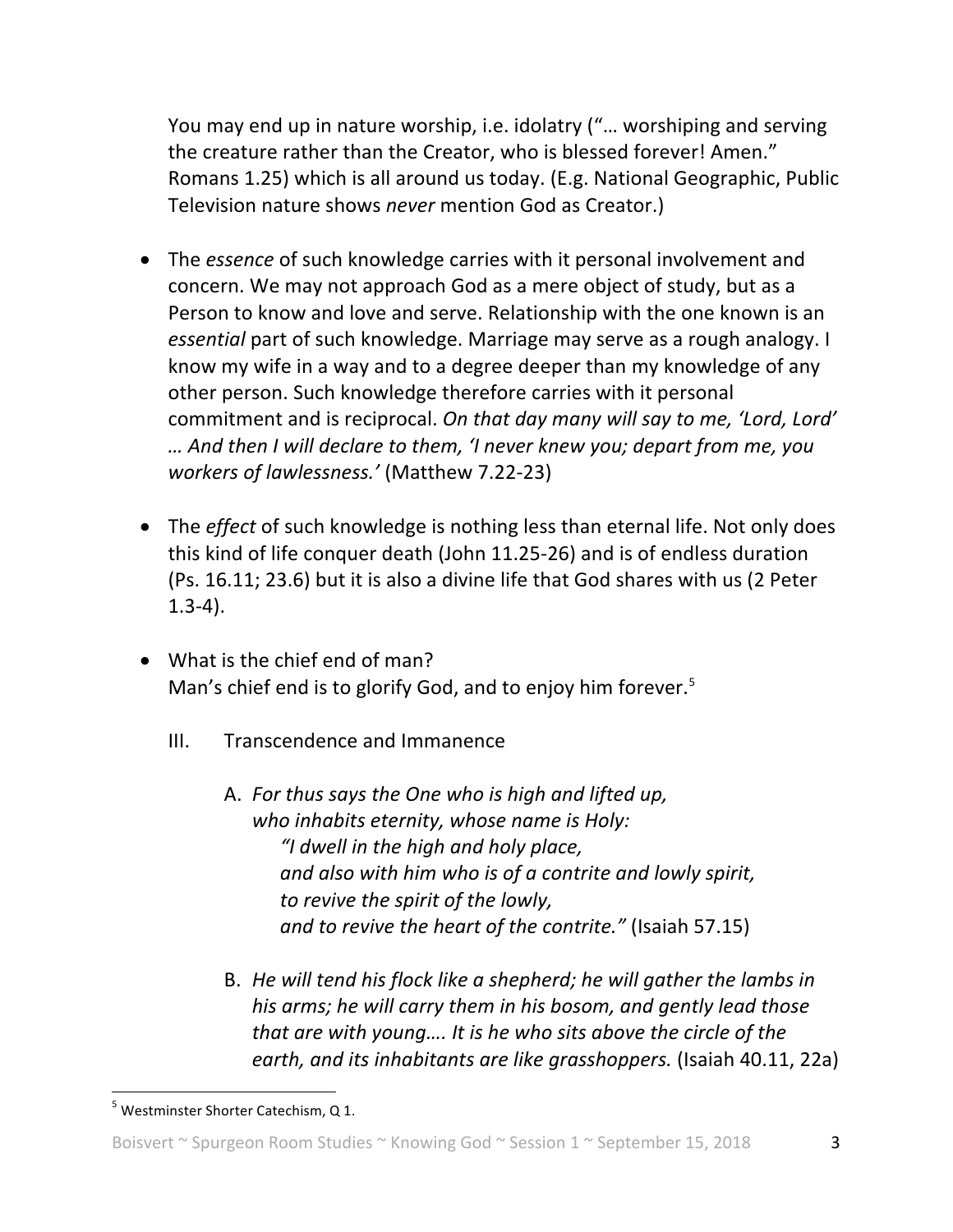- IV. General and Special Revelation
	- A. *General Revelation* is knowledge revealed to a general audience through creation and through an inner sense of moral awareness. (Romans 1.18-20; 2.15; Psalm 19.1-6)
	- B. *Special Revelation* refers to God's words addressed to specific people, such as the words of the Bible, words that came to specific prophets of the Old Testament and apostles of the New Testament. Special revelation includes all the words of Scripture. (Psalm 19.7-11)
- V. God's Name Proclaimed

The LORD descended in the cloud and stood with him there, and proclaimed the name of the LORD. The LORD passed before him and proclaimed, "The LORD, the LORD, a God merciful and gracious, slow to anger, and abounding in steadfast love and faithfulness, keeping *steadfast love for thousands, forgiving iniquity and transgression and* sin, but who will by no means clear the quilty, visiting the iniquity of the fathers on the children and the children's children, to the third *and the fourth generation.*" (Exodus 34.5-7; cf. Psalm 103.8-13)

A. God is Personal

"Yahweh (LORD) is a personal name, not to deny that it may also connote various levels of theological meaning.... In Exodus 3 God speaks and acts. He commits himself to deliver Israel. He promises redemption and threatens judgment.... He is not, therefore, an impersonal force to be manipulated by human agency. He has his own purposes, his own standards, his own delights and hatreds. He loves the people of Israel [whom He calls His people (Exodus 3.10)] and seeks their love and obedience. He acts on his own initiative, rather than merely responding to events...

"Scripture rarely if ever uses the word *person* to describe God, or even to refer to the Father, the Son or the Spirit. But like Trinity,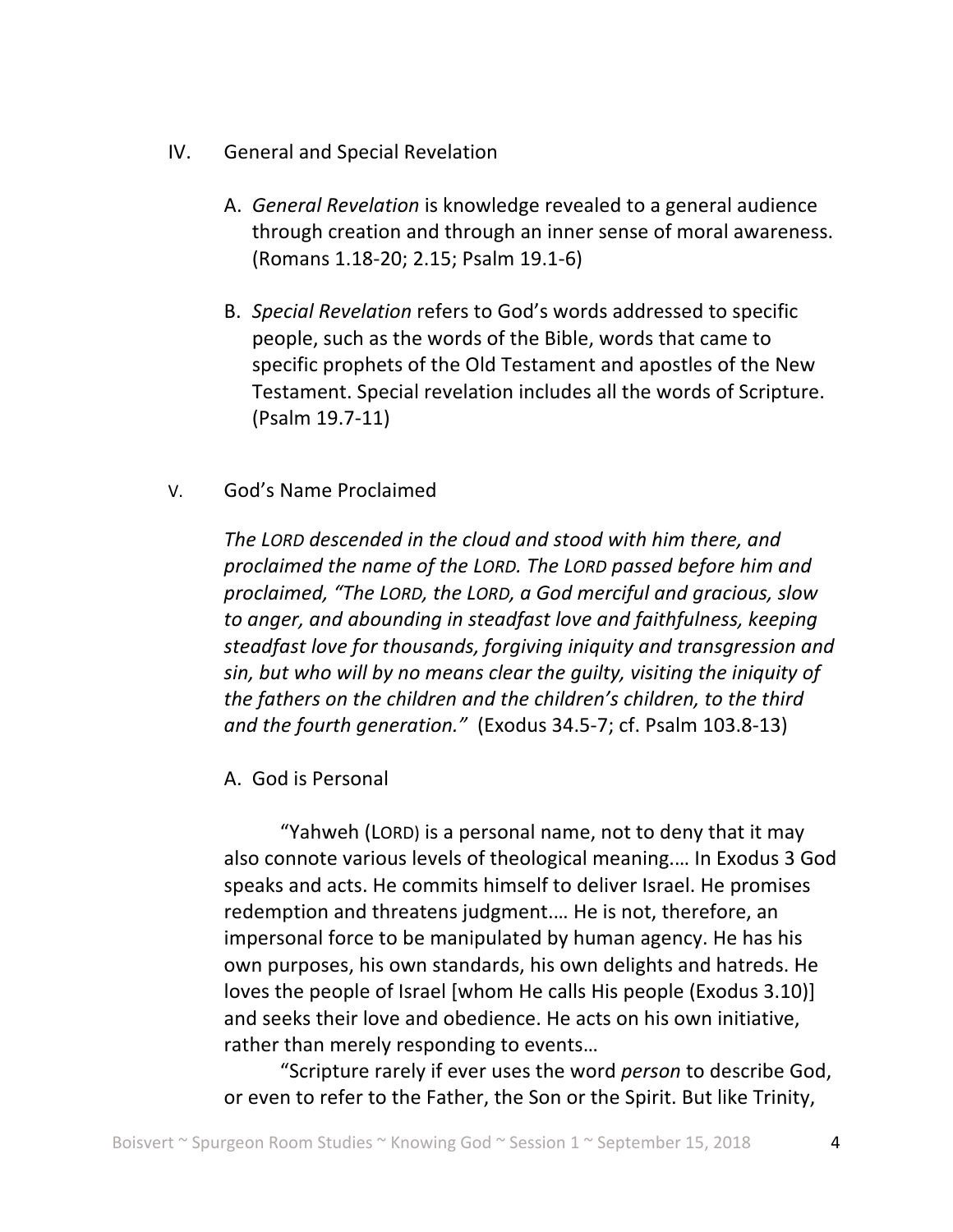*person* is an extrabiblical word that is very nearly unavoidable for us. It is the word in our vocabulary that applies to beings who speak, act intentionally, and so on.

"Thus we learn something very important about the biblical worldview. In Scripture, the personal is greater than the impersonal. The impersonal things and forces in the world are created and directed by a personal God."<sup>6</sup>

B. God is Absolute

This is more of a philosophical concept; it is impersonal. The gods of the Greeks and Romans are personal but not absolute. The God of Scripture is both personal and absolute. He is sovereign over everything. "Only Scripture presents consistently the reality of a God who is both personal and absolute."7

- VI. The Attributes of God (Incommunicable)
	- A. Aseity<sup>8</sup>
		- 1. *a se* –from Himself. All created things are dependent for their existence on an outside source, i.e. God, who is Himself not dependent on anything or anyone outside of Himself. Hence, He is independent. Or we could say all-sufficient, self-sufficient. If creation were to go out of existence, God would still be. God exists necessarily. It is impossible for Him not to exist. God's being is therefore totally unique, qualitatively different from our being.
		- 2. As the Father has life in Himself ... so he has granted to the Son to *have life in Himself.* (John 5.26)
		- 3. *To whom will you compare God?... The LORD is the everlasting God, the Creator of the ends of the earth.* (Isaiah 40.18, 28)

<sup>&</sup>lt;sup>6</sup> John Frame, *The Doctrine of God*, P&R, Phillipsburg, 2002, pgs. 25-26.<br><sup>7</sup> Op. cit., Frame (quoting Van Til), p. 602.<br><sup>8</sup> Also referred to as God's independence; all-sufficiency; perfection; self-existence; perfectio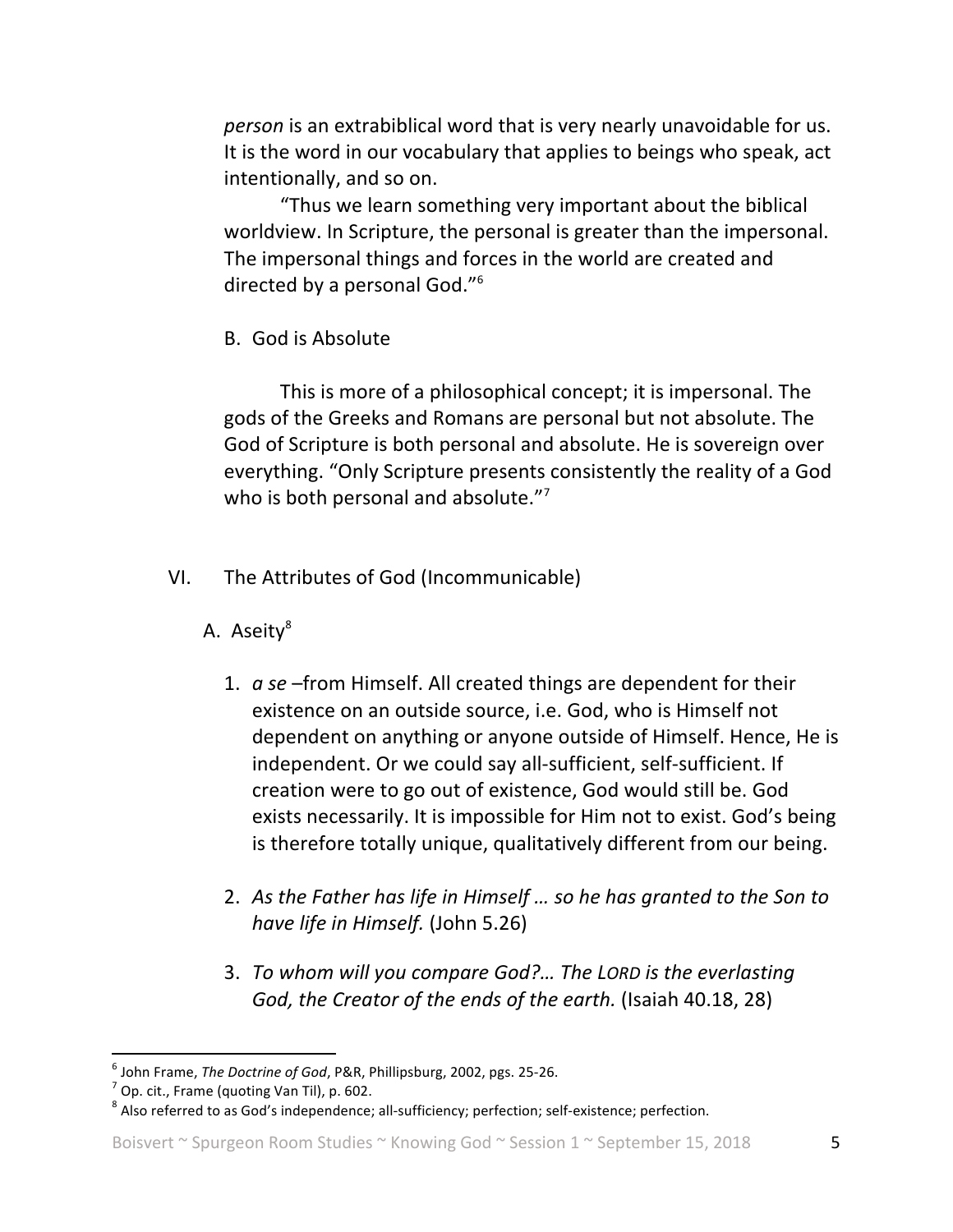- 4. The response of the believing heart—*Whom have I in heaven but thee?* And there *is none upon the earth that I desire besides thee.* (Psalm 73.25)
- 5. "God does not need us or the rest of creation for anything, yet we and the rest of creation can glorify Him and bring Him joy." $9$
- 6. We are dependent upon him, but he is dependent on no one. (Psalm 104.27 ff.)
- 7. God did not create man because he was lonely. He created man and all things for his glory. (Cf. Revelation 4.11)
- 8. *...* nor is he served by human hands, as though he needed anything, since he himself gives to all mankind life and breath and *everything.* (Acts 17.25)
- B. Infinity (God is without limitation)
	- 1. God's infinity with respect to time-eternity
	- *…* The LORD is the everlasting God. (Isaiah 40.28; cf. Psalm 90.2)
		- God has no beginning, end, or succession of moments in his own being, and He sees all time equally vividly, yet God sees events in time and acts in time.<sup>10</sup>
		- The Bible speaks in ordinary, not philosophical language. So, the idea conveyed by Scripture about God's eternity is that of the duration of time extended infinitely backwards and forwards. But God's eternality is of a different quality, a different order. God is beyond time, having created it. Our existence is marked out by time, but God's existence is not.
		- *Of old you laid the foundation of the earth, and the heavens are the work of your hands.*

<sup>&</sup>lt;sup>9</sup> Wayne Grudem, *Systematic Theology*, Zondervan, Grand Rapids, 1994, p. 160. 10 Ibid. p. 160.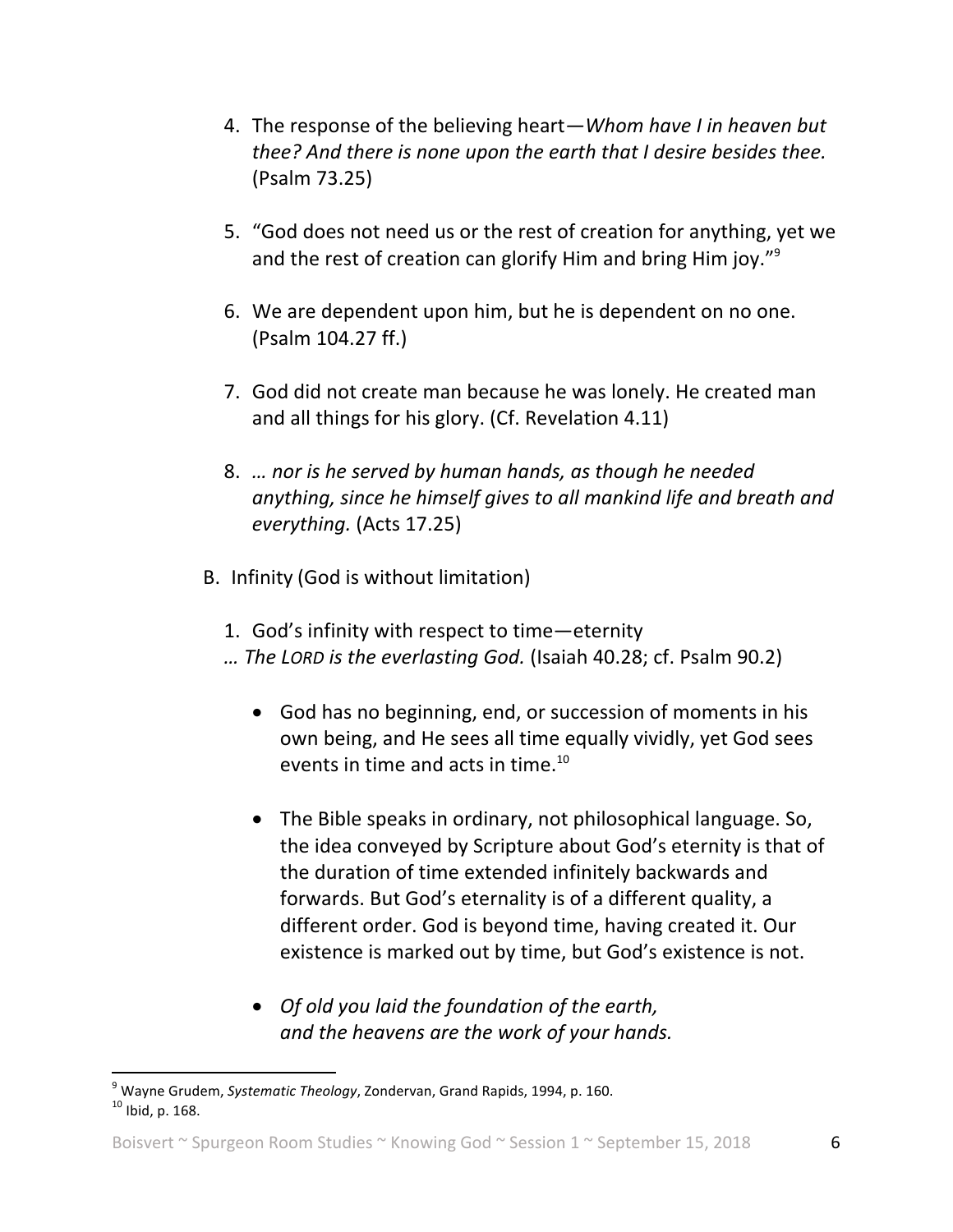They will perish, but you will remain; They will wear out like a garment. *You* will change them like a robe, and they will pass away, But you are the same, and your years have no end. (Psalm 102.25-27)

- "There is biblical reason to conclude that God's relationship to time is very different from our own." $11$
- Regarding the definition of time, Augustine famously said, "If nobody asks me, I know; but if somebody asks me, I don't *know."*
- 2. God's infinity with respect to space—omnipresence
	- Also referred to as *immensity*, God is infinite in that He transcends spatial limitation. Omnipresence indicates that He nevertheless fills every part of space with His presence.
	- Where shall I go from your Spirit? Or where shall I flee from *your* presence? If I ascend to heaven, you are there! If I make *my bed in Sheol, you are there!* (Psalm 139.7-8)
	- God is distinct from the world and is not to be identified with it (contra Pantheism) while at the same time He is present in every part of creation (contra Deism).<sup>12</sup>
	- God is always present, but in different ways in different places. Grudem distinguishes among three ways: God's presence to punish, to sustain and to bless. "... although there are a few references to God's presence to sustain or presence to punish, the vast majority of biblical references to God's presence are simply more brief ways of stating that he is *present to bless*."<sup>13</sup>

<sup>&</sup>lt;sup>11</sup> Frame, op. cit., p. 554.<br><sup>12</sup> Louis Berkhof, Systematic Theology, Eerdmans, Grand Rapids, 1939, p. 61.<br><sup>13</sup> Grudem, op. cit., p. 177.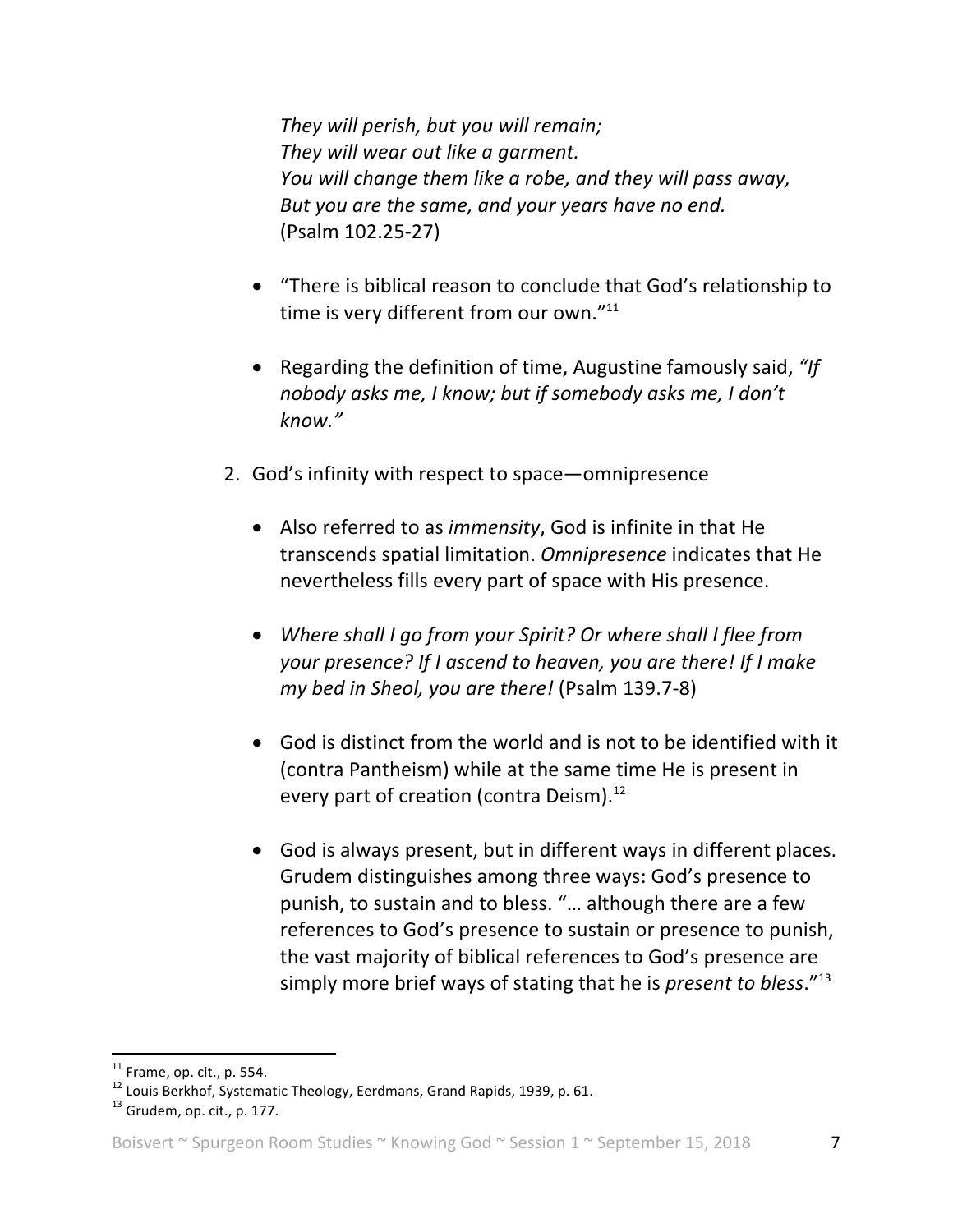- In your presence is fullness of joy, at your right hand are *pleasures forevermore*. (Psalm 16.11; cf. Psalm 23.6)
- C. Simplicity (Unity)
	- 1. "God is not divided into parts, yet we see different attributes of God emphasized at different times."<sup>14</sup>
	- 2. God is not composite, i.e. He is not made up of parts. When we say, "God is light," we do not deny that God is also love. Nor do we mean that He is part light, part love, part omnipotent, etc. Each of His attributes can be said to encompass all of who God is. We should therefore be careful about elevating one attribute to a place of importance above others.
	- 3. God is also one, in the sense that He is the only God. *Hear O Israel:* The *LORD* our *God,* the *LORD is* one. (Deuteronomy 6.4)
	- 4. Are there more Gods than one? There is but one only, the living and true God.<sup>15</sup>
- D. Immutability (Unchangeableness)

*For I the LORD do not change.* (Malachi 3.6; cf. James 1.17)

- "There is change round about Him, change in the relations of men to Him, but there is no change in His Being, His attributes, His purpose, His motives of action, or His promises. $"16"$
- What about promises or threats not carried out and indications that God changes His mind, like Jonah's prophecy to Nineveh?

<sup>&</sup>lt;sup>14</sup> Ibid, p. 177.<br><sup>15</sup> Westminster Shorter Catechism, Q. 5.<br><sup>16</sup> Berkhof, op. cit., p. 59.